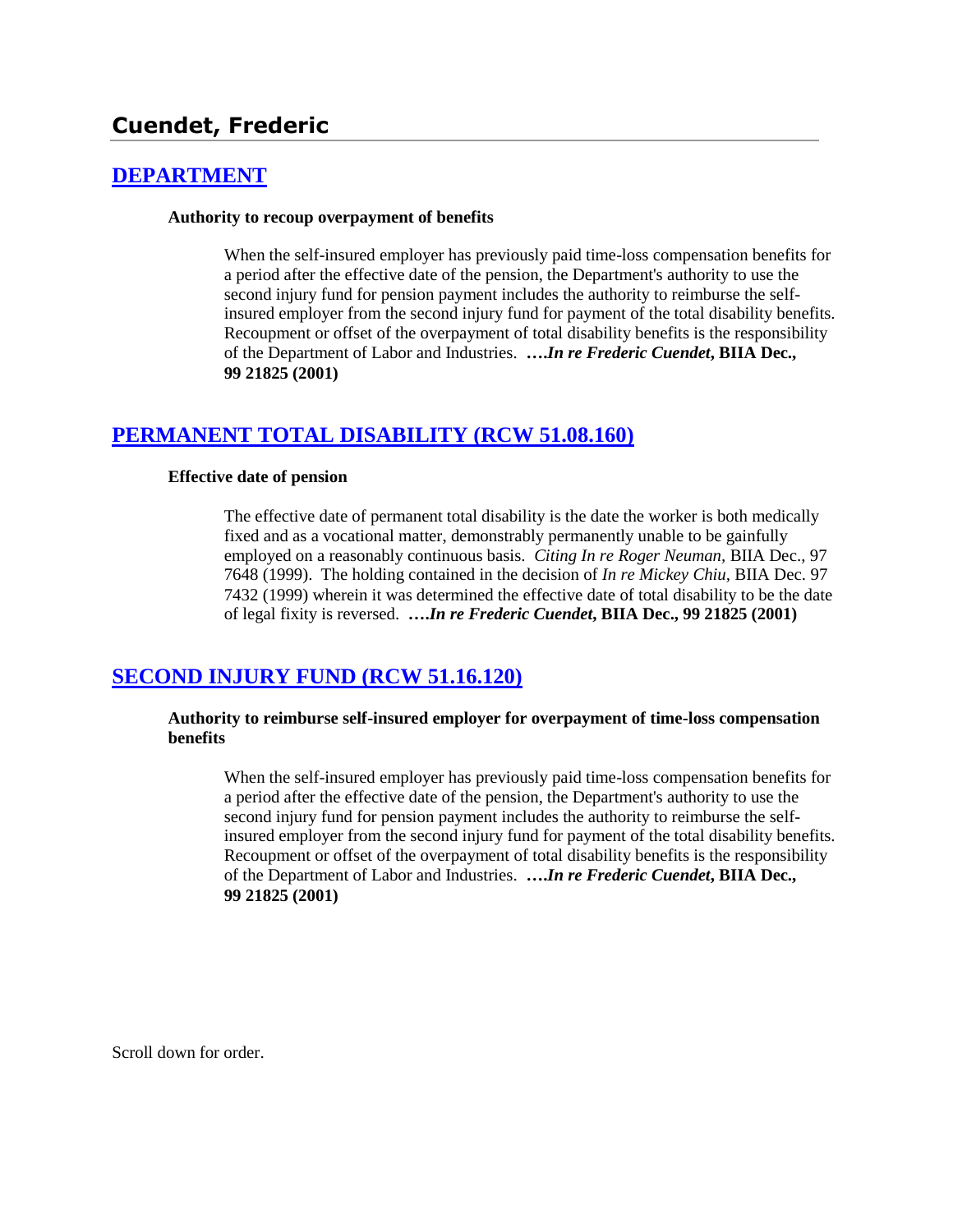# **BEFORE THE BOARD OF INDUSTRIAL INSURANCE APPEALS STATE OF WASHINGTON**

**)**

1 **IN RE: FREDERIC J. CUENDET ) DOCKET NO. 99 21825**

**CLAIM NO. T-040632 ) DECISION AND ORDER** 

APPEARANCES:

Claimant, Frederic J. Cuendet, by Davis, Roberts & Reid, L.L.P., per David W. Ballew

Self-Insured Employer, Airborne Freight Corp., by Craig, Jessup & Stratton, per Janet L. Smith and Rebecca D. Craig

Department of Labor and Industries, by The Office of the Attorney General, per William A. Garling, Jr., Assistant

The self-insured employer, Airborne Freight Corp., filed an appeal with the Board of Industrial Insurance Appeals on November 23, 1999, from an order of the Department of Labor and Industries dated October 22, 1999. The order affirmed the provisions of prior Department orders dated July 14, 1999 and July 15, 1999, which together placed the claimant on the pension rolls effective December 1, 1998, ordered the claimant to reimburse the self-insured employer all time loss compensation and medical benefits paid subsequent to the effective date of the pension, held that the second injury fund is applicable to this claim, ordered the self-insured employer to pay \$18,000 for the permanent partial disability caused by this injury, and required the pension reserve to be charged against the second injury account. **REVERSED AND REMANDED.**

# **DECISION**

Pursuant to RCW 51.52.104 and RCW 51.52.106, this matter is before the Board for review and decision on a timely Petition for Review filed by the self-insured employer to a Proposed Decision and Order issued on January 10, 2001, in which the order of the Department dated October 22, 1999, was reversed and remanded to the Department with direction to consider the claimant a totally and permanently disabled worker effective April 3, 1997, and to provide second injury fund relief to the self-insured employer effective April 3, 1997.

The Board has reviewed the evidentiary rulings in the record of proceedings and finds that no prejudicial error was committed and the rulings are affirmed. We have granted review in order to resolve an inconsistency within some of our past significant decisions regarding the proper analysis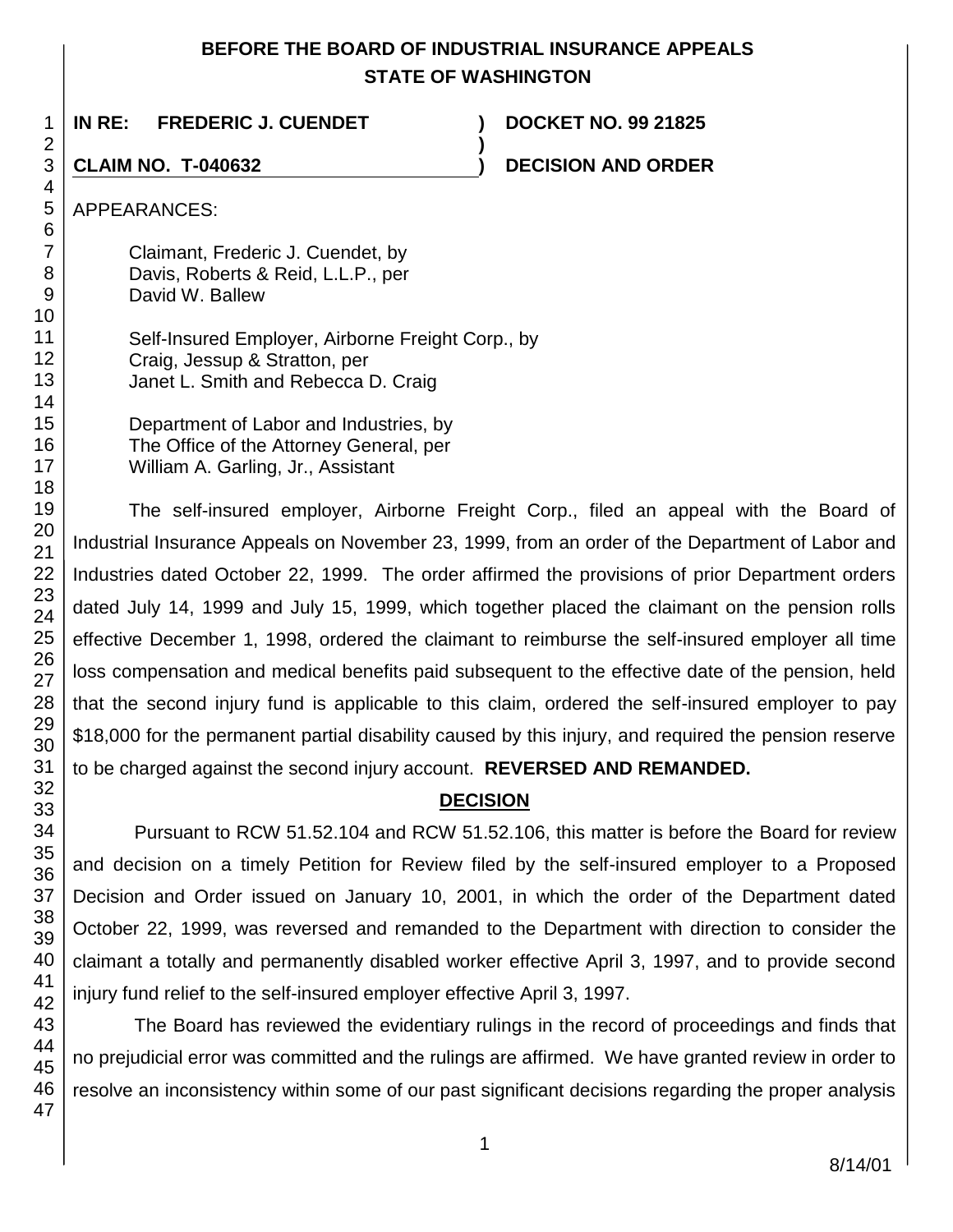46 47

1 2 3 for determining the effective date of permanent total disability benefits (also referred to as pension benefits), and to direct that the Department reimburse the self-insurer for the time loss compensation it paid to the claimant for periods of time **after** the effective date of the permanent total disability benefits.

Mr. Cuendet's entitlement to a pension and the self-insurer's entitlement to second injury fund relief were not contested by any party to this appeal. The self-insurer contended that the claimant's entitlement to permanent total disability benefits should become effective on April 3, 1997, instead of the December 1, 1998 date determined by the Department order. The Proposed Decision and Order granted this relief to the self-insured employer. Although the self-insured employer's Petition for Review did not assign error to the Proposed Decision and Order's determination that the effective date of the pension benefits set by the Department was erroneous, this issue is still within the scope of our review. *In re Richard Sims*, BIIA Dec., 85 1748 (1986).

The parties stipulated that Mr. Cuendet's physical conditions proximately caused by the September 1, 1989 industrial injury were medically fixed and stable in 1993 and his psychiatric conditions caused by the industrial injury as of April 3, 1997, notwithstanding the provision of further psychological counseling thereafter. The parties stipulated that Dr. Andy Sands continued to provide reasonably necessary psychiatric treatment between April 3, 1997 and December 1, 1998. The testimony of Ann Larson, a vocational counselor, established that after she wrote her November 27, 1996 report no further efforts were directed to returning the claimant to the work force. The only additional work performed under this claim by Ms. Larson between November 1996 and September 1998 was addressed to the question of whether second injury fund relief was available to the self-insured employer. The Department first attempted to close the claim by an order dated July 14, 1999, which placed the claimant on the pension rolls effective December 1,

Under these facts, the Proposed Decision and Order was incorrect to determine that the effective date of the pension should be April 3, 1997. *In re Harold McCormack*, BIIA Dec., 90 3178 (1992); *In re Roger Neuman*, BIIA Dec., 97 7648 (1999). In *Neuman*, an injured worker was found to be medically fixed and stable on September 9, 1996, and vocational evidence showed that he was unable to work since the spring of 1996 due to the industrial injury and the effects of pre-existing medical conditions. The date of "legal fixity" (in that case the date of the Department order determining the claimant to be permanently and totally disabled) was September 16, 1997. The Department order set November 1, 1997, as the effective date of the worker's pension. The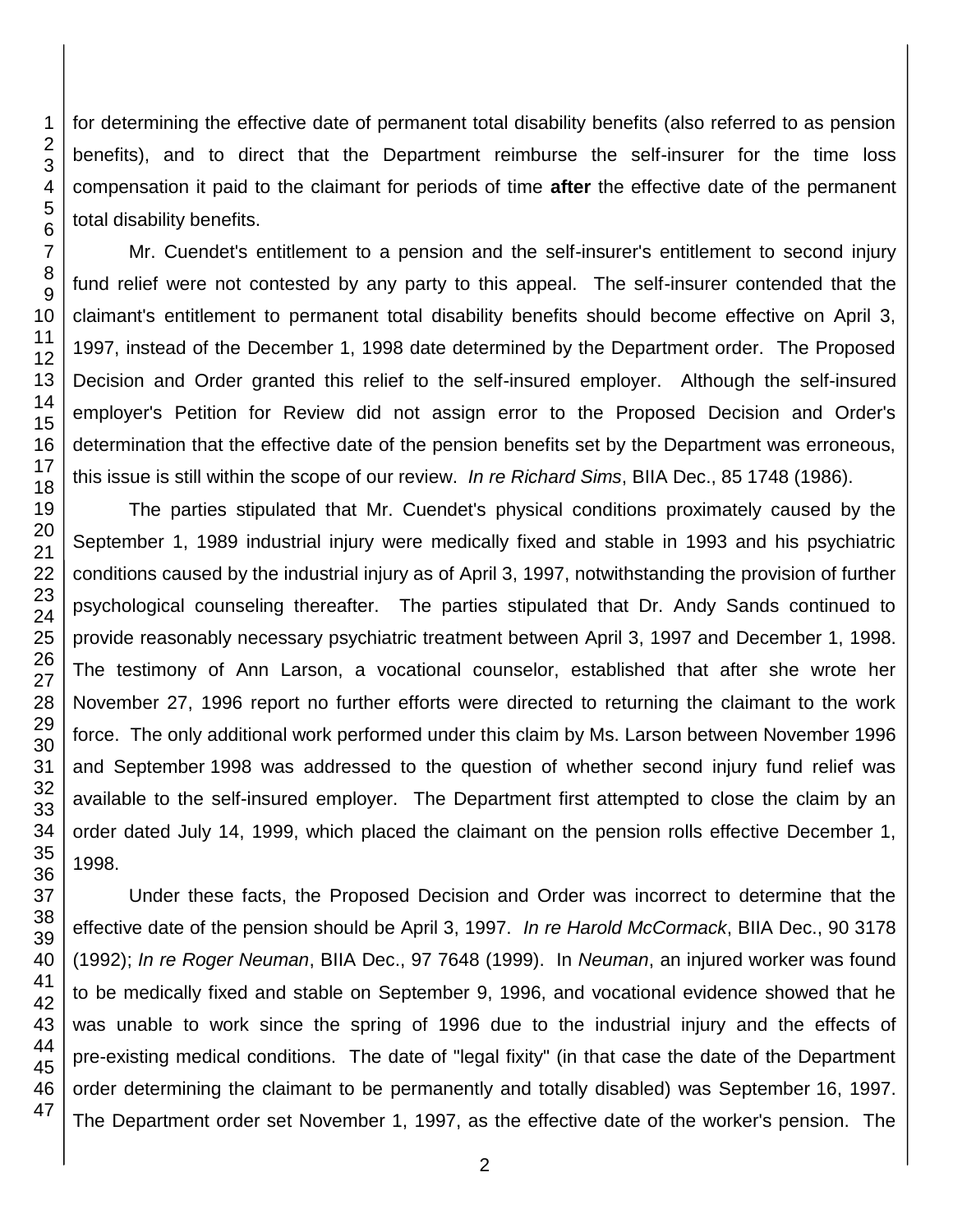Department chose this date for administrative reasons. We held that the effective date of permanent total disability to be "the date the worker is both medically fixed and, as a vocational matter, is demonstrably permanently unable to be gainfully employed on a reasonably continuous basis as a result of the conditions proximately caused by the worker's industrial injury." *Neuman*, at 2. Consistent with our holding, we determined September 9, 1996, to be the effective date of the worker's permanent total disability benefits and also as the date his employer was entitled to second injury fund relief.

Unfortunately, the legal analysis within *McCormack* and *Neuman* is irreparably inconsistent with the analysis of the same issue contained within *In re Mickey Chiu*, BIIA Dec., 97 7432 (1999), another of our significant decisions. In *Chiu*, medical evidence supported a finding that the worker was medically fixed and stable in 1996. The Department first attempted to close the claim on June 12, 1997. We determined the effective date of permanent total disability benefits to be June 12, 1997, which would have been the date of "legal fixity" had entitlement to loss of earning power benefits been at issue.

Application of the "legal fixity" doctrine to determine the effective date of permanent total disability benefits is not appropriate for the reasons we stated in *Neuman*:

> The fundamental rationale for requiring the Department to issue an order that terminates time loss compensation or loss of earning power benefits is to ensure that aggrieved parties have an opportunity to timely challenge the Department's action. The date of the Department's order has been referred to as the date of "legal fixity." Establishing a date of legal fixity is not critical in claims in which a worker is determined to be permanently totally disabled. If the worker is receiving ongoing temporary total disability benefits on the date he or she is declared permanently totally disabled, no interruption of wage replacement benefits will occur. If time loss compensation or loss of earning power benefits have been terminated prior to the date the Department declares the worker permanently totally disabled, the Department will presumably have previously issued an order from which the worker could appeal. Requiring that a date of legal fixity be established before the effective date of commencement of permanent total disability benefits would serve no purpose.

*Neuman*, at 7-8.

Furthermore, if the holding in *Chiu* was to apply to this case the effective date of Mr. Cuendet's pension would be July 14, 1999, a date that does not agree with the contentions and analysis of any of the parties and which would be prejudicial to the self-insurer while providing little or no monetary benefit to the worker. Choosing the date of "legal fixity" as the effective date for a

1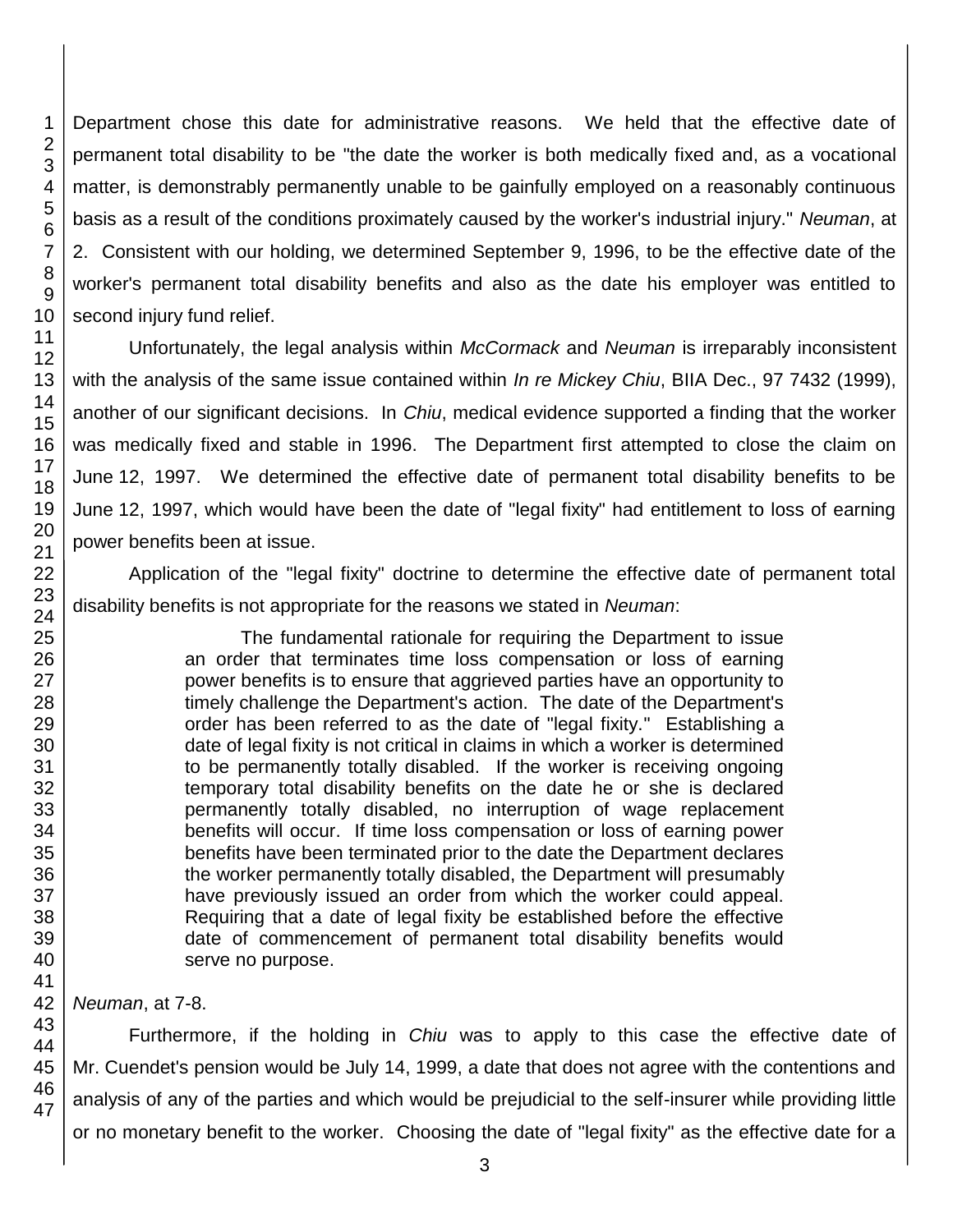pension prevents provision of second injury fund relief to an employer for part of the period that the worker was **in fact** permanently and totally disabled. On the other hand, the worker will always be in total disability status, whether temporary or permanent, so there should be no gap between time loss compensation and pension benefits regardless of when the characterization of the wage replacement benefits changes. In light of these factors we overrule *In re Mickey Chiu*, BIIA Dec., 97 7432 (1999) and remove it from our significant decisions.

We determine that Mr. Cuendet is entitled to a pension (and the employer entitled to second injury fund relief) as of the date VRC Larson submitted her employability assessment report on September 10, 1998. At that time, and not before that time, Ms. Larson, based on medical and vocational evidence **then in existence**, determined that Mr. Cuendet was not eligible for vocational services because he was permanently totally disabled due to the effects of his industrial injury superimposed on pre-existing limitations. Ms. Larson's opinion that Mr. Cuendet was permanently incapable of working as of April 3, 1997, is based upon hindsight and certainly not based upon information or data that was known to her in April 1997. *Neuman*. *See also*, *In re James M. Eddy*, Dckt. No. 99 18062 (December 5, 2000).

Since the effective date of Mr. Cuendet's entitlement to permanent total disability benefits has been moved back in time to September 10, 1998, he may receive a double recovery (time loss compensation paid earlier by the self-insurer and pension benefits paid by the Department through the second injury fund) for the period of September 10, 1998 through December 1, 1998. The self-insured employer contends that it should be reimbursed from the second injury fund for time loss compensation it already paid to Mr. Cuendet during that time period. The effect of granting this request would be to make the Department, rather than the self-insured employer, the party that bears the burden of collecting from Mr. Cuendet any time loss compensation that was erroneously paid to him for that period of time. We believe that the self-insured employer's request is logical, consistent with the legislative policy behind the creation of the second injury fund, and more administratively efficient than the alternative.

The Proposed Decision and Order denied the self-insurer this additional relief, concluding that the Board does not have jurisdiction to direct the Department to reimburse the self-insurer from the second injury fund for time loss compensation it paid the claimant during the period stated above. We disagree. We believe that we have the jurisdiction to provide this relief to the self-insured employer. The July 14, 1999 order, which was affirmed by the Department order under appeal, contained the following provision: "It is therefore ordered that all time loss and/or medical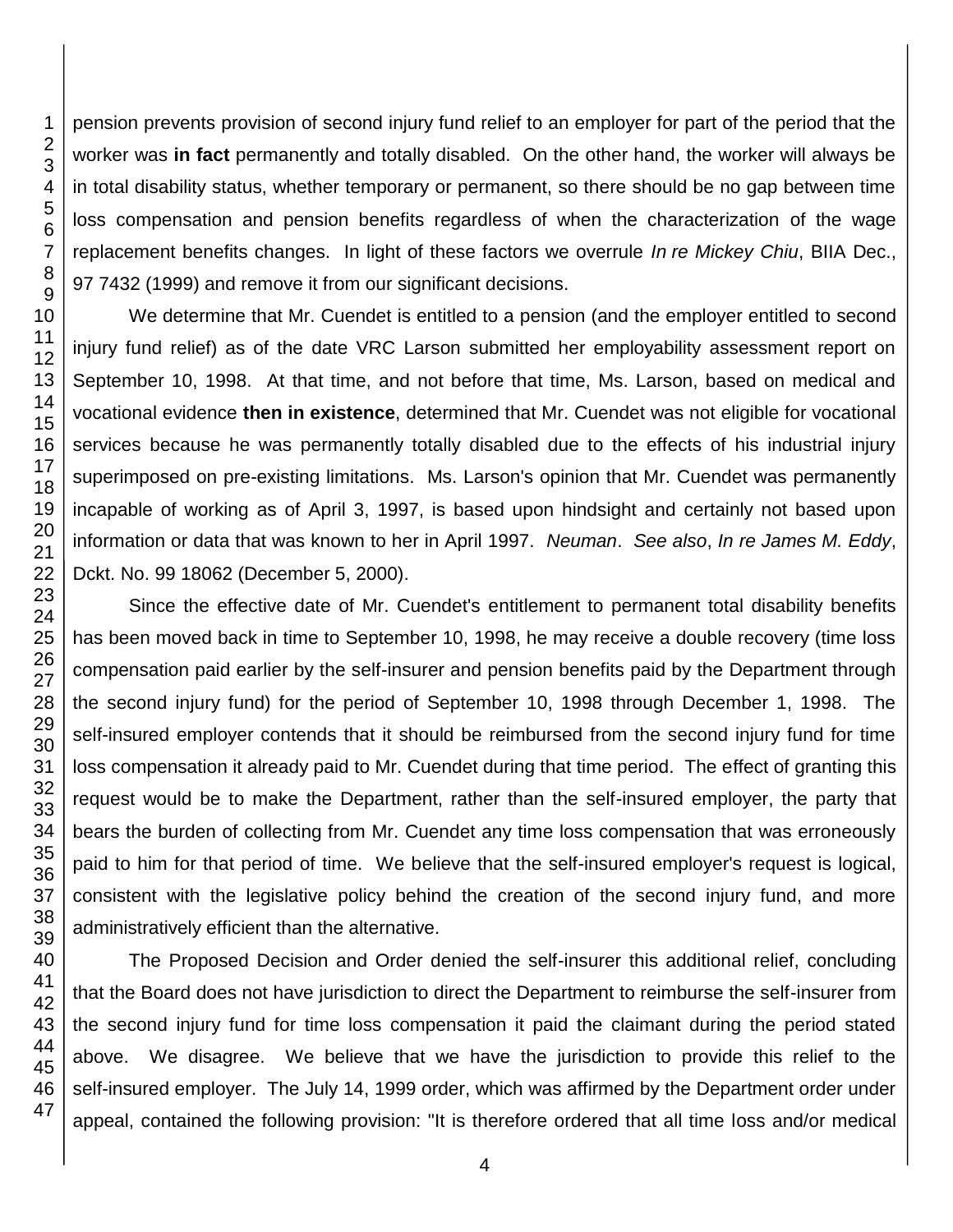45 46 47

1 2 3 benefits paid subsequent to the effective date are due and refundable to the self-insured employer by the claimant." Clearly, the Department has adjudicated the issues of how the self-insurer is to be reimbursed for time loss compensation paid after the effective date of the pension and which party is supposed to seek reimbursement from Mr. Cuendet. The self-insurer's Notice of Appeal specifically asked for action inconsistent with that provision of the Department order when it asked for a Board order "to declare that the Employer shall recoup from the second injury fund any benefits paid by the Employer to the Claimant between April 3, 1997 and December 1, 1998." Clearly, the Notice of Appeal preserved those issues. Therefore, we have jurisdiction to hear and decide those issues. *Lenk v. Department of Labor & Indus.*, 3 Wn. App. 977 (1970).

RCW 51.44.040(1), which gives the Director of the Department authority to administer the second injury fund, does not give him sole discretion over payments made from that fund. Pursuant to RCW 51.16.120(1), the "total cost of the pension reserve" less the claim cost assessed against the employer should be assessed against the second injury fund. In this case, the self-insurer's claim cost is limited to the \$18,000 assessed by the Department in its July 15, 1999 order. The balance of the pension reserve is to come from the second injury fund. By law, the self-insurer is relieved from paying further time loss compensation as of the effective date of the pension. The payment of the pension benefits is the responsibility of the Department. The Department's authority to use monies from the second injury fund for pension payments logically includes the power to reimburse the self-insured employer for payment of total disability benefits for which the Department is responsible, such as those paid by the employer to Mr. Cuendet between September 9, 1998 and December 1, 1998.

Our Supreme Court in *Jussila v. Department of Labor & Indus.*, 59 Wn.2d 772 (1962) noted that the second injury fund was created to finance incentives that encourage the hiring of previously disabled workers. Any rule or procedure that makes it easier for an employer to benefit from the fund tends to support this purpose. To place the burden of obtaining recoupment on the self-insured employer in this situation creates a disincentive for employers to hire previously disabled workers due to the time and expense of collecting overpayments from workers to whom no future benefits are owed. Thus, placing the responsibility of obtaining recoupment under these circumstances on the Department is consistent with the legislative purpose that resulted in the creation of the second injury fund.

Recoupment of overpayments is the subject of RCW 51.32.240. In this situation, either subsection (1) or (4) of that statute would place the burden of seeking recoupment on the

5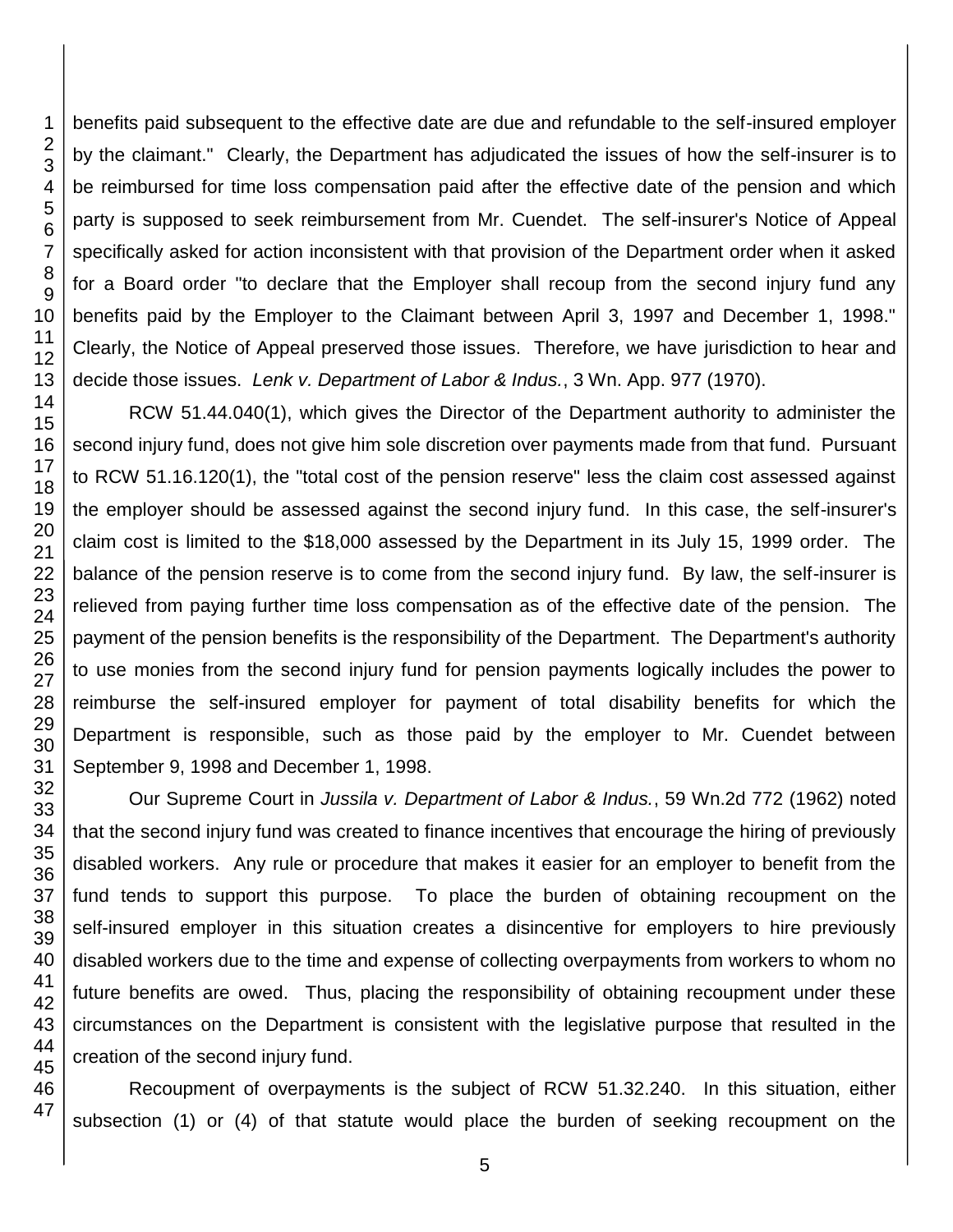Department. Each of these subsections provides that the recipient of the erroneous payment "shall repay it and recoupment may be made from any future payments due to the recipient on any claim with the state fund or self-insurer, as the case may be." The self-insurer is no longer responsible for making any future payments, therefore, it cannot withhold portions of future payments to obtain reimbursement. The Department, on the other hand, has the responsibility to pay pension benefits from the second injury fund and, therefore, the ability to recoup any overpayment efficiently. In the event that some or all of the pension benefits payable to Mr. Cuendet for the period of April 3, 1997 to December 1, 1998, have not yet been paid to him, the Department (and not the self-insured employer) is in the position of using those benefits to offset the time loss compensation he erroneously received during that period. Thus, for the sake of administrative efficiency, placing the burden of recoupment on the Department is the logical choice.

We note that the employer stipulated that in the event the effective date of Mr. Cuendet's pension is changed as a result of this appeal, the employer will waive reimbursement of any bills for psychiatric treatment through December 1, 1998. At the same time, the parties stipulated that this treatment was reasonably necessary. Based on the parties' stipulation we enter a finding that this treatment was proper and necessary. However, based on our significant decision of *In re Anthony Lajcin*, BIIA Dec., 99 12440 (2000), medical benefits subsequent to the effective date of a retroactive pension would not be subject to reimbursement by the injured worker in any event.

# **FINDINGS OF FACT**

- 1. On December 5, 1989, the Department of Labor and Industries received an application for benefits filed on behalf of the claimant, Frederic J. Cuendet, alleging an industrial injury on September 1, 1989, during the course of his employment with Airborne Freight Corp. The claim was allowed and benefits were paid to the claimant. On October 22, 1999, the Department issued an order affirming the provisions of prior Department orders dated July 14, 1999 and July 15, 1999, placing the claimant on the pension rolls effective December 1, 1998, and ordering the claimant to reimburse the self-insured employer all time loss compensation and holding that the second injury fund relief is applicable to this claim and ordering the self-insured employer to pay \$18,000 for the permanent partial disability caused by this injury and requiring the pension reserve to be charged against the second injury account, respectively. On November 23, 1999, the Board of Industrial Insurance Appeals received a Notice of Appeal filed on behalf of the self-insured employer.
- 2. On September 1, 1989, Mr. Cuendet sustained an industrial while lifting freight during the course of his employment with Airborne Freight Corp.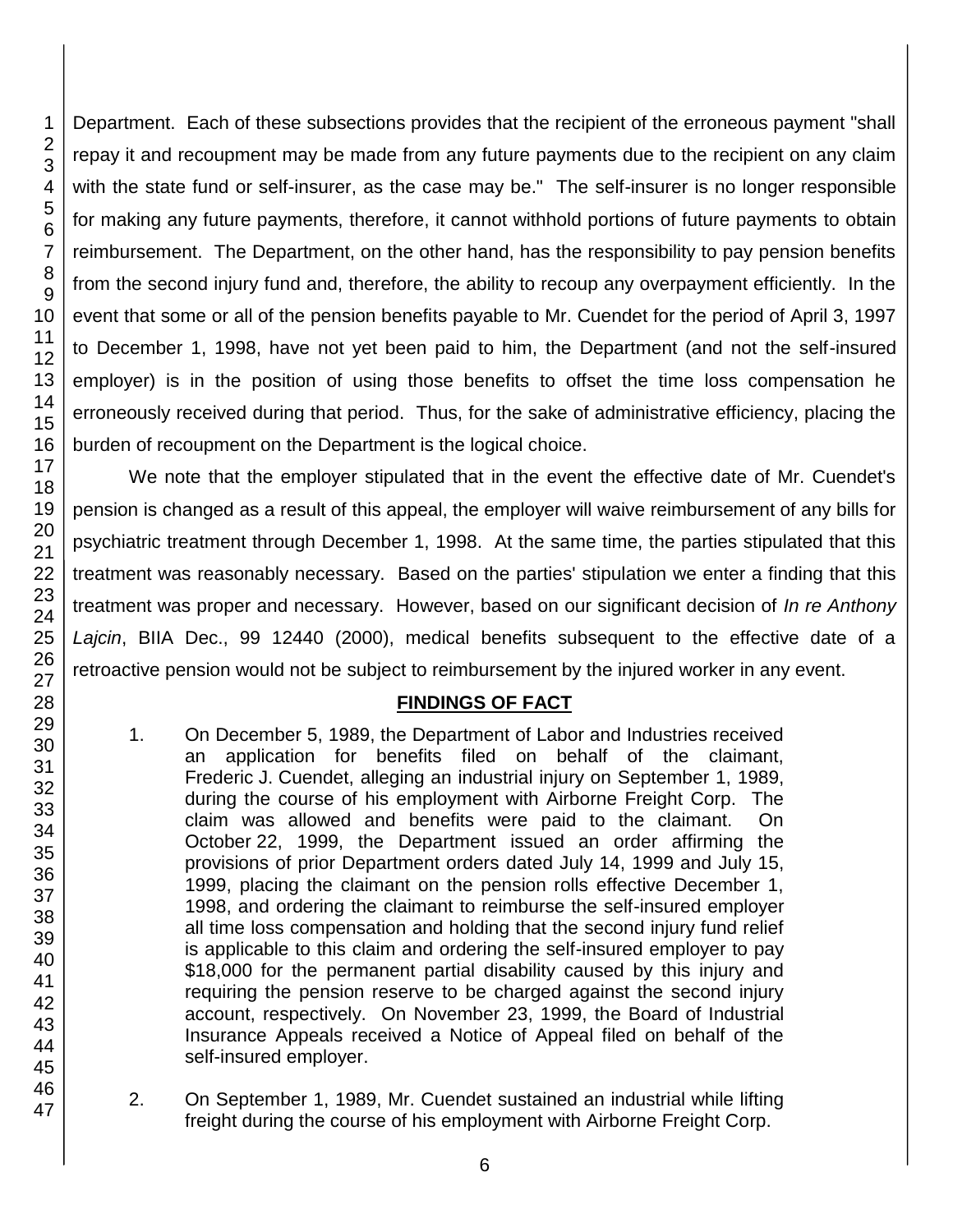- 3. In spring 1993, Mr. Cuendet's upper digestive tract condition, exacerbated by the September 1, 1989 industrial injury, had reached maximum medical improvement.
- 4. Between April 3, 1997 and December 1, 1998, Mr. Cuendet received proper and necessary psychiatric treatment for conditions proximately caused by or aggravated by his industrial injury of September 1, 1989.
- 5. As of April 3, 1997, Mr. Cuendet's psychiatric condition, exacerbated by the September 1, 1989 industrial injury, had reached maximum medical improvement.
- 6. As of September 10, 1998, Mr. Cuendet was permanently unable to be gainfully employed on a reasonably continuous basis when considering the combined effects of his pre-existing conditions and the September 1, 1989 industrial injury, work history, education, and physical restrictions.
- 7. Between September 10, 1998 and December 1, 1998, the self-insured employer paid time loss compensation to Mr. Cuendet under this claim.

# **CONCLUSIONS OF LAW**

- 1. The Board of Industrial Insurance Appeals has jurisdiction over the parties and the subject matter to this appeal.
- 2. As of September 10, 1998, Mr. Cuendet was a totally and permanently disabled worker within the meaning of RCW 51.32.060.
- 3. Effective September 10, 1998, Airborne Freight Corp. was entitled to distribution of further accident costs with regard to this claim under the provisions of RCW 51.16.120.
- 4. The self-insured employer is entitled to be reimbursed from the second injury fund for the time loss compensation it paid the claimant for the period of September 10, 1998 through December 1, 1998. Recoupment or offset of any overpayment of total disability benefits to the claimant for that time period is the responsibility of the Department.
- 5. The order of the Department of Labor and Industries dated October 22, 1999, is incorrect and is reversed. This claim is remanded to the Department with direction to consider Mr. Cuendet a totally and permanently disabled worker effective September 10, 1998, and to provide second injury fund relief to the self-insured employer effective September 10, 1998, including reimbursement of any time loss